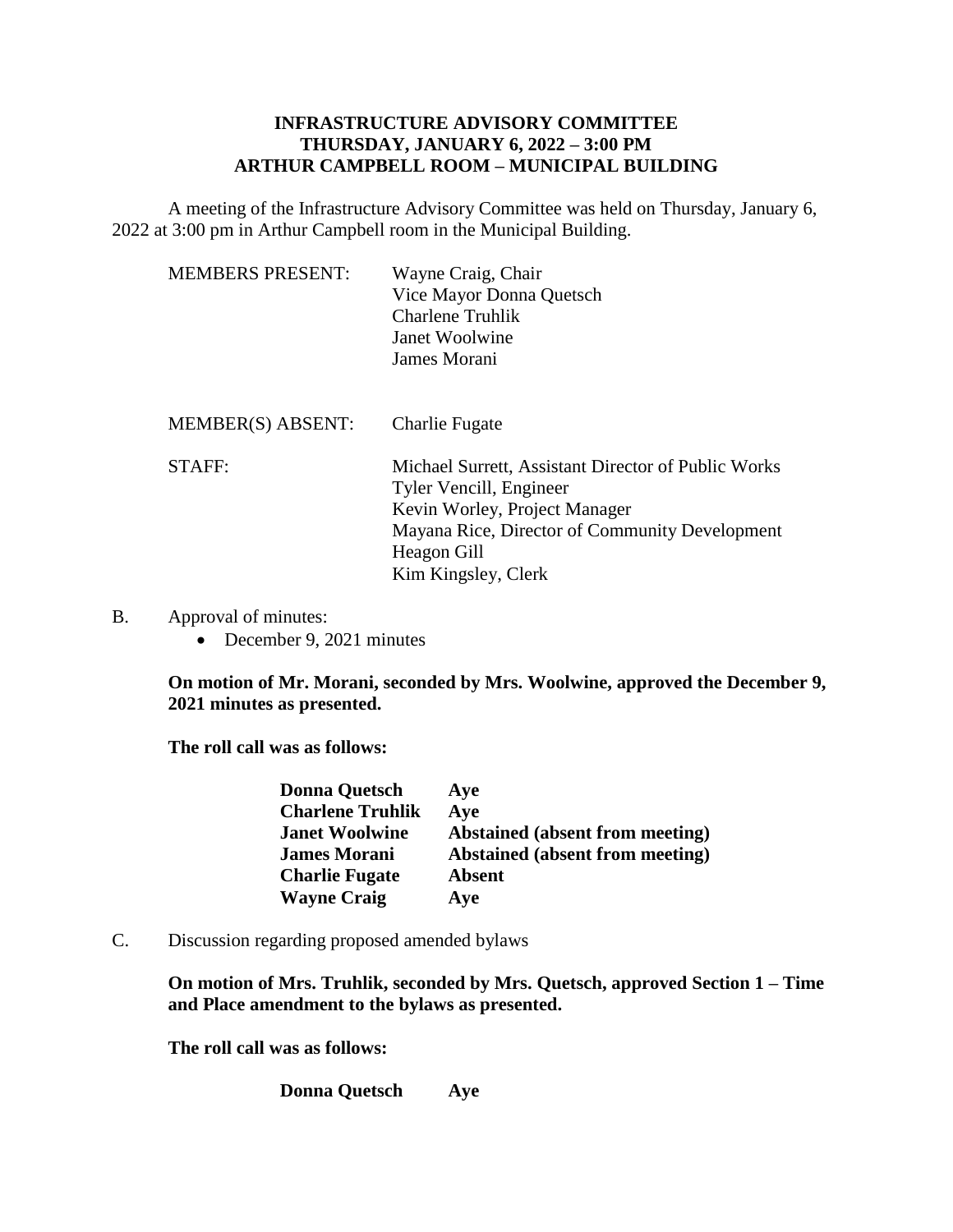| <b>Charlene Truhlik</b> | Aye           |
|-------------------------|---------------|
| <b>Janet Woolwine</b>   | Aye           |
| <b>James Morani</b>     | Aye           |
| <b>Charlie Fugate</b>   | <b>Absent</b> |
| <b>Wayne Craig</b>      | Aye           |

D. Discussion of transportation, pedestrian and stormwater elements of Comprehensive Plan

Chair Craig stated that the Committee briefly discussed the possibility of infrastructure funding beyond what is available now at last month's meeting. Mr. Craig felt that the Town needed to identify the needs now and apply for additional money available for infrastructure.

Director of Community Development Mayana Rice provided Council with pedestrian connection examples for bicycles and/or pedestrian masterplans from Alexandria and Stafford. Mrs. Rice stated that funding sources might include Mt. Rogers, MPO, and VDOT smart-portal. Mrs. Rice asked the Committee whether they would like to pursue one of these plans, and if so, which type and whether the Committee will wait on additional funding. Chair Craig suggested that the Committee consider preparing a similar plan and ask Council to include it in the Comprehensive Plan. Discussion ensued regarding a connectivity study and which areas to study, the fact that several neighborhoods are isolated as far as ingress/egress. Mr. Vencill discussed the possibility of a local road project by VDOT intended to alleviate emergencies on Exit 14-17-19. Chair Craig mentioned providing a roadway between Hillman Highway and East Main along A Street right-of-way and connecting to Norfolk Street, providing us with another railroad crossing.

**On motion of Chair Craig, seconded by Mrs. Truhlik, recommend to staff and Town Council prepare a pedestrian, bicycle, transportation and stormwater plans and make those amendments to the Comprehensive Plan.**

**The roll call was as follows:**

| <b>Donna Quetsch</b>    | Aye           |
|-------------------------|---------------|
| <b>Charlene Truhlik</b> | Aye           |
| <b>Janet Woolwine</b>   | Aye           |
| <b>James Morani</b>     | Aye           |
| <b>Charlie Fugate</b>   | <b>Absent</b> |
| <b>Wayne Craig</b>      | Aye           |

- E. Discussion of priority infrastructure projects:
	- East Main Street Flooding and **Item F. Report on Town Creek Flood Study were discussed together**

Mr. Vencill advised that the East Main Street is still in the flood study phase of the entire corridor of Town Creek. During a recent phone conference with AMT, they projected their recommendations based on the proposed project's completion by the first of February.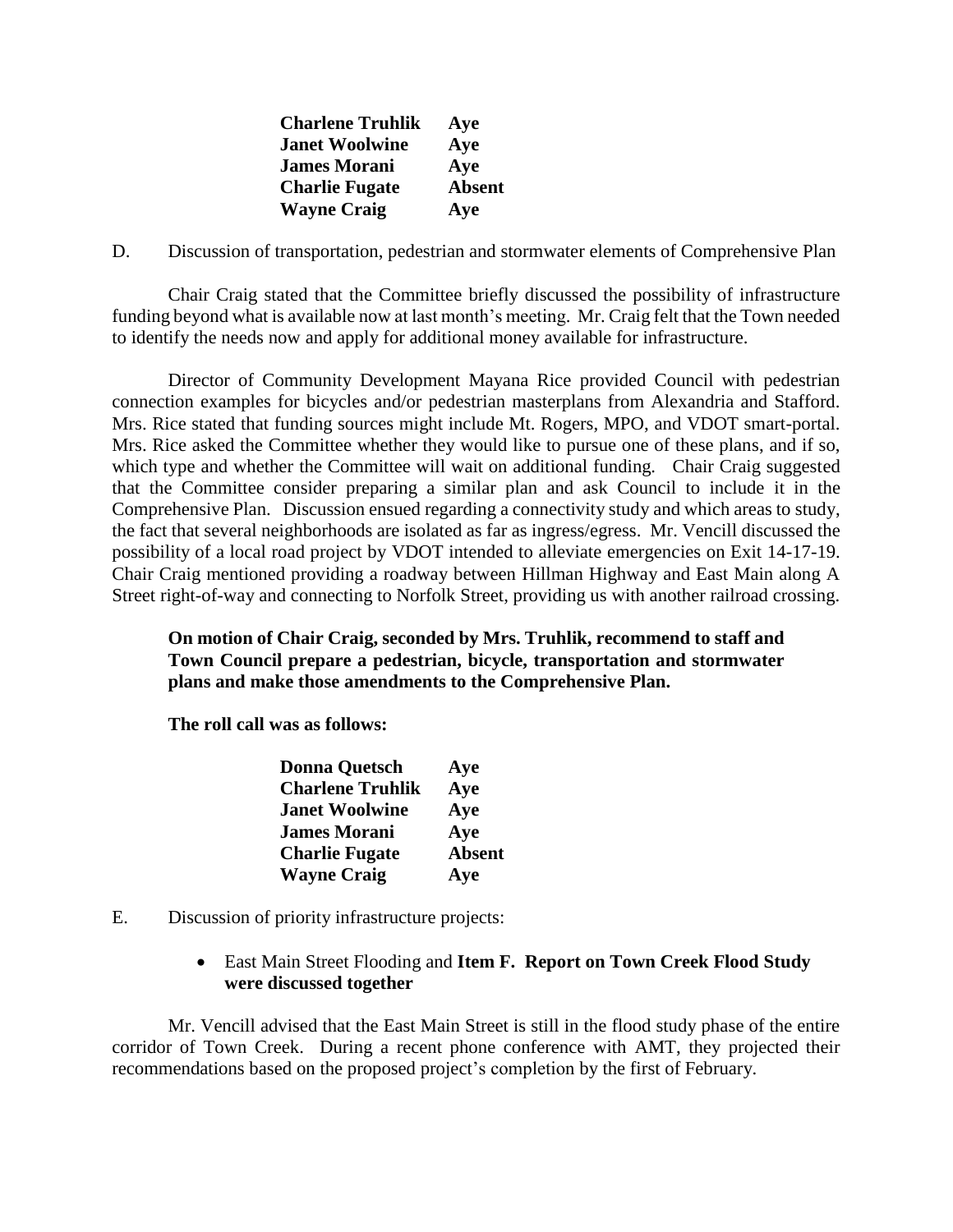Chair Craig noted that he was not satisfied with the progress of this task order and contract. Chair Craig shared his concerns that this was a \$2.0 million challenging project and suggested that a flood study was not needed to determine if a flood basin was needed.

Mr. Morani advised a discussion was held with one property owner to secure an appraisal. Discussion ensued that this matter needed to be completed by the end of January to move this project forward timely.

• Green Spring Road culvert replacement

Mr. Vencill advised that he was striving to get approval from property owners to enter property to perform surveys and boring soil samples to complete Phase 1A. Mr. Vencill advised that Phase 2 is a proposal to complete a repair/replacement of the culvert with a non-invasive rehab. Chair Craig questioned whether the Town has a task order to look at an alternative. Mr. Vencill responded in the affirmative and would be funded through Urban Maintenance. Discussion ensued concerning several property owners that may be involved. The engineering proposal to get the biddable plans to get a contractor to work was estimated to be approximately \$17,000.00. Chair Craig stated that it was not a long-term solution and that the Town should proceed with the design plans of relocation to be available in August. Mr. Vencill stated that the bore soil samples or analysis were; however they could continue with the design.

Mr. Morani advised that to replace the culvert that sufficient right-of-way was available to replace the culverts. Mr. Vencill stated that with a proposal converted to a task order by next week, bid time, and readily available materials should be completed before April.

• Creeper Trail trestle repairs (RFP)

Michael Surrett stated that staff met with counsel and agreed to look at the Town's trestles. Chair Craig questioned if the RFP was advertised. Kevin Worley stated that with the trail being in joint ownership with Town of Damascus, counsel is working on a Memo of Understanding for a maintenance agreement. When the RFP goes out, the Town will be solely responsible of maintaining the 12-mile section of the trail. We will coordinate to select the firm and construction company. Mr. Worley stated that the RFP should go out next week and plan to present to Council in March to award the contract. Chair Craig wanted to ensure there were no unnecessary impediments.

• Pecan Street – East Main Street intersection improvements

Michael Surrett stated that alternatives were received from RK&K, reviewed, and responded requesting that RK&K include Davenport's CTI and report back by January 17, 2022, with final recommendations by January 31, 2022. Discussion ensued regarding the proposed traffic signalization. It was noted that a public hearing might be needed.

## F. Report on Town Creek Flood Study **(SEE ITEM E – 1 FOR DISCUSSION)**

G. Park Street update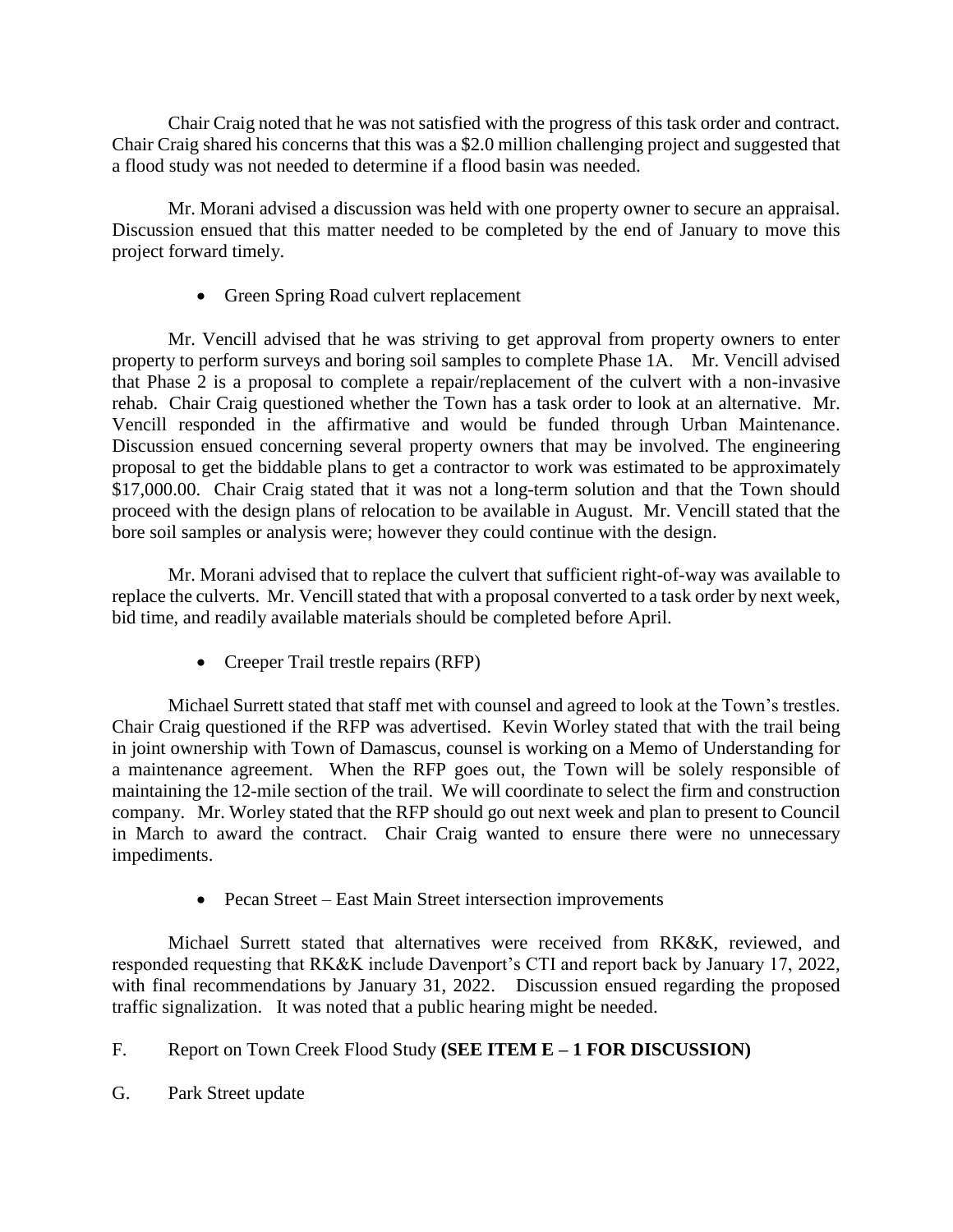Mr. Vencill announced that approved from Central office that all comments had been addressed and that the Town needed to submit a right-of-way 301 form, which was completed. Mr. Vencill stated that VDOT then requested a letter to open right-of-way phase, which was also sent, and he believed that the Town is in the right-of-way phase now. Chair Craig questioned whether we have proposals for VDOT certified right-of-ways. Mr. Vencill answered in the affirmative and needed to put into an executable contract, with all the other pieces in place to conduct a title search and hopeful of reaching out to property owners very soon.

H. Report on status of Ordinance prohibiting discharge of stormwater or groundwater to sanitary sewer

Town Manager Morani reminded the Committee that moving forward with the I&I ordinance at the November meeting was recommended. That proposed ordinance was sent to Woodard & Curran for review, and they have provided feedback. Those recommendations will be discussed in a conference call on Thursday with CHA. Chair Craig stated that the Committee felt that they included all recommendations necessary in the proposal.

Woodard & Curran employees Christopher Pritt, Project Manager; Ryan Sullivan, Area Manager; and Chris Rowe, Onboarding and Transition, introduced themselves.

Mr. Morani stated that April was an excellent time to get started and have a realistic timeframe in the previous discussion. Chair Craig stressed the importance of getting on the right path and completing. Mr. Morani stated that this is a Town project and will need to educate the public that this change is coming. Mr. Vencill stated that at the December 14 meeting, was announced that the Town application was approved for 50% principal forgiveness.

Chair Craig stated that he was in favor of getting rid of overflow, and staff needed to hold CHA committed, and we need to have a plan with measurable results to show DEQ that the Town is fixing the problem. Chair Craig stated that the grant is not free and that we do not need to waste money if the repairs cannot be made. Chair Craig further advised that the sewer system evaluation required two evaluations; both economic treatment vs. transport and treatment.

I. Discussion regarding project management

Town Manager stated that he would be meeting with staff, and there will be some training opportunities for project management moving forward, including tools and other support staff. Mr. Morani stated that people understand their roles more and work together vs. a committee, where no roles were defined.

Mr. Vencill and Mr. Morani gave a quick update regarding The Meadows. Mr. Vencill requested that uniform wayfinding signs be given consideration and discussed at the next meeting.

Mrs. Truhlik questioned the parking lot at the Farmers Market and the possibility of purchasing the adjoining parking lot.